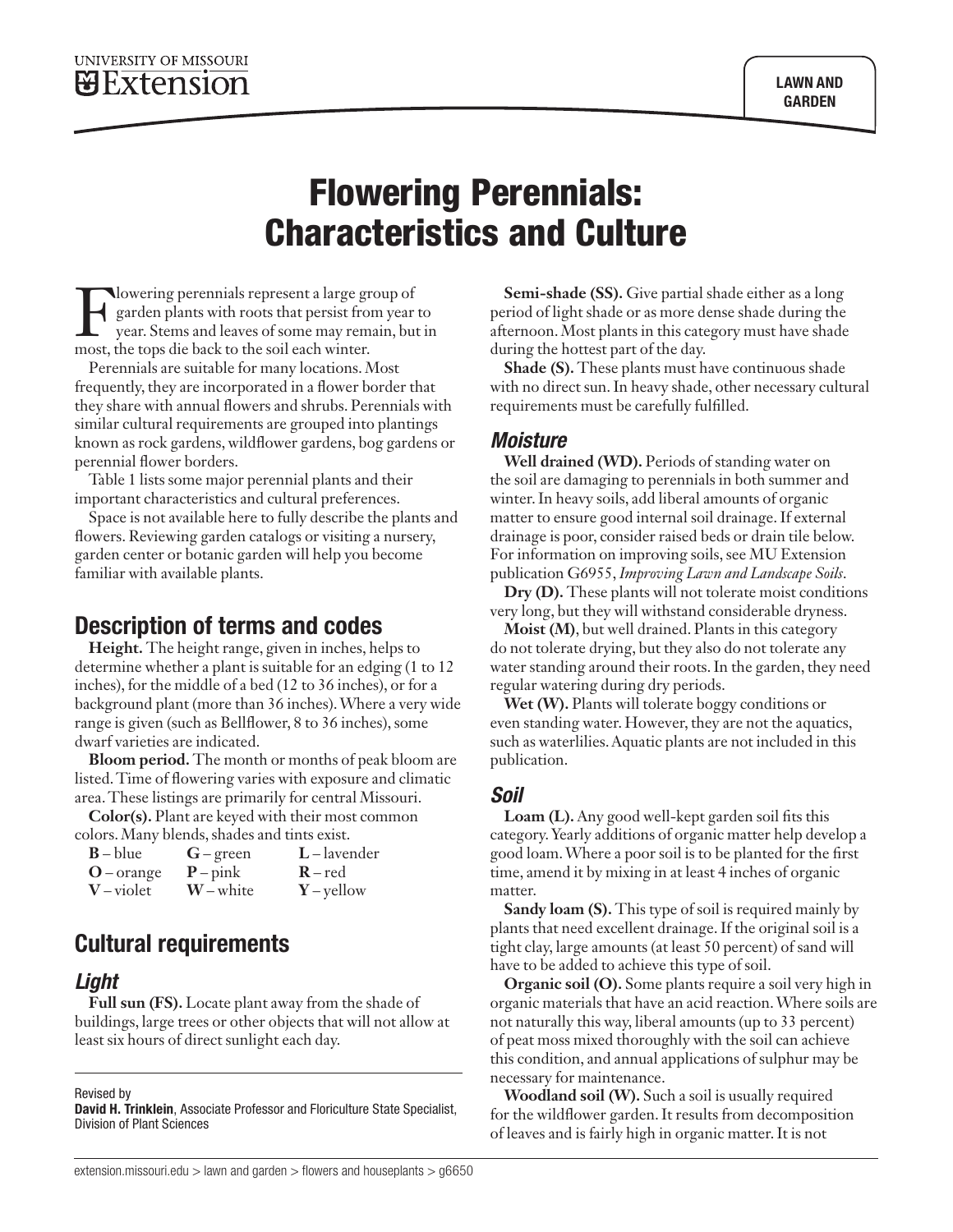necessarily very acid soil. Add liberal quantities of leaf compost or peat to prepare this type of soil.

# *Relative ease of care*<br>E-easy *M*-moder

**M** – moderate **C** – challenging

#### *Table 1. Characteristics and culture of flowering perennials.*

#### *Remarks*

Unusual or outstanding plant and cultural characteristics are listed briefly. Included are notes on cultural ease, winter hardiness, or special uses, or emphasis of an extremely important cultural requirement.

| Common name,<br><b>Scientific name</b>                     | <b>Height</b><br>(inches) | <b>Bloom</b><br>period | Color                  | Light      | <b>Moisture</b> | Soil | <b>Relative</b><br>ease | <b>Remarks</b>                                                                         |
|------------------------------------------------------------|---------------------------|------------------------|------------------------|------------|-----------------|------|-------------------------|----------------------------------------------------------------------------------------|
| Anemone, Japanese,<br>Anemone japonica                     | $18 - 30$                 | Sept.-frost            | W, P                   | SS         | <b>WD</b>       | L    | M                       | Dislikes transplanting. Spring plant only.                                             |
| Anthemis, Golden Marguerite,<br>Anthemis tinctoria         | $12 - 24$                 | Aug.-frost             | Y                      | <b>FS</b>  | <b>WD</b>       | L    | M                       | Attractive fine-cut leaves. Divide every 3 to 4<br>years. Self-seeds readily.          |
| Artemisia.<br>Artemisia sp.                                | $9 - 36$                  | Aug.-Sept.             | W, Y                   | FS         | <b>WD</b>       | L, S | E                       | Many species and varieties. Includes Silver King<br>and Silver Mound.                  |
| Aster, Michaelmas daisy,<br>Aster hybrids                  | $12 - 72$                 | July-frost             | W, R, B, L,<br>V, P    | <b>FS</b>  | M, WD           | L    | M                       | Many varieties of differing growth habit. Divide<br>every other year.                  |
| Astilbe,<br>Astilbe sp.                                    | $12 - 24$                 | May-June               | W, P                   | <b>FS</b>  | M, WD           | L    | E                       | Easy to grow. Sometimes incorrectly called<br>spirea.                                  |
| Baby's breath,<br>Gypsophila paniculata                    | $18 - 30$                 | June-July              | W, P                   | FS         | <b>WD</b>       | L    | E                       | Easy to grow. Avoid acid soil. Add lime if<br>necessary.                               |
| Balloon flower,<br>Platycodon grandiflorum                 | $18 - 24$                 | May-Aug.               | <b>B, W, P</b>         | <b>FS</b>  | <b>WD</b>       | S    | M                       | Weak-stemmed plant, may need staking. Avoid<br>wet places.                             |
| Basket-of-gold,<br>Aurinia saxatile                        | $12 - 18$                 | May                    | Y                      | <b>FS</b>  | <b>WD</b>       | S    | M                       | Foliage gray. Suitable for rock garden.                                                |
| Beardtongue,<br>Penstemon sp.                              | $6 - 28$                  | June-July              | P, R, L                | <b>FS</b>  | <b>WD</b>       | S    | M                       | Avoid acid soil. Fairly short-lived. Some good as<br>cut flower.                       |
| Bee-balm.<br>Monarda didyma                                | $18 - 24$                 | July-Aug.              | R, P, L, W             | FS         | WD, D           | Г    | M                       | Other species available. Useful for hot, dry<br>places. Also endures light shade.      |
| Bellflower.<br>Campanula sp.                               | $8 - 36$                  | May-July               | W, B                   | FS, SS     | <b>WD</b>       | S    | M                       | Needs excellent drainage. Avoid clay. Mulch in<br>winter. Species vary in height.      |
| Bergenia,<br>Bergenia cordifolia                           | $12 - 15$                 | May-June               | P, W                   | SS         | M               | Г    | M                       | Waxy foliage remains green in winter.                                                  |
| Blackberry lily,<br>Belamcanda chinensis                   | $24 - 36$                 | July-Aug.              | 0                      | <b>FS</b>  | <b>WD</b>       | L    | E                       | Flowers followed by blackberry-like seed<br>clusters.                                  |
| Black-eved Susan.<br>Rudbeckia fulgida                     | $24 - 36$                 | June-July              | Y, 0                   | <b>FS</b>  | <b>WD</b>       | L    | E                       | Very tolerant. Good for bold splash of color.                                          |
| Bleeding heart, Old-fashioned,<br>Dicentra spectabilis     | $18 - 24$                 | May                    | P, R                   | FS, SS     | <b>WD</b>       | Г    | M                       | Easy to grow. Should be fall planted.                                                  |
| Blue false indigo,<br>Baptisia australis                   | $36 - 48$                 | May-June               | B                      | <b>FS</b>  | <b>WD</b>       | S, L | E                       | Also called rattlebush. Missouri native.                                               |
| Blue flax.<br>Linum perenne                                | $12 - 28$                 | June-Aug.              | B                      | <b>FS</b>  | <b>WD</b>       | L    | E                       | Likes poor soil. Lasts about 3 years. Easily grown<br>from seeds planted in spring.    |
| Boltonia,<br>Boltonia asteroides                           | $24 - 48$                 | Aug.-Sept.             | W, P                   | FS         | <b>WD</b>       | L    | E                       | Choose named cultivars. Species gets too tall for<br>most gardens.                     |
| Brunnera, Siberian bugloss,<br>Brunnera macrophylla        | $12 - 18$                 | May-June               | B                      | SS         | M, WD           | Г    | M                       | Resembles forget-me-not.                                                               |
| Butterfly weed.<br>Asclepias tuberosa                      | $12 - 20$                 | Aug.                   | 0, Y, R                | FS         | <b>WD</b>       | S    | E                       | Difficult to transplant. Suited to hot, dry sites.                                     |
| Candytuft, Evergreen,<br>Iberis sempervirens               | $8 - 12$                  | April                  | W                      | <b>FS</b>  | <b>WD</b>       | L    | M                       | For rock garden and stone walls, or groundcover.                                       |
| Chrysanthemum,<br>Dendranthema hybrids                     | $10 - 36$                 | July-frost             | W, R, O, V,<br>L, P    | FS         | WD              |      | E                       | Varieties determine growth. Pinch tips of tall<br>types in early summer for bushiness. |
| Columbine,<br>Aquilegia hybrids                            | $6 - 36$                  | April-June             | W, R, P, V, B,<br>L, Y | FS, SS     | <b>WD</b>       | S, L | E                       | Fairly short-lived. Reseeds easily. Sow seeds in<br>early summer.                      |
| Coneflower, Purple,<br>Echinacea purpurea                  | $24 - 36$                 | Aug.-Oct.              | P                      | FS         | <b>WD</b>       | L    | Ε                       | Tolerates very poor soil. Flower "petals"<br>drooping.                                 |
| Coral bells,<br>Heuchera sanguinea                         | $18 - 24$                 | June                   | <b>W, P, R</b>         | FS, SS     | <b>WD</b>       | Г    | M                       | Divide every 3 years. Good cut flower.                                                 |
| Coreopsis, Thread-leaf tickseed,<br>Coreopsis verticillata | $18 - 30$                 | June-Aug.              | Y                      | FS, SS     | WD, M           | Г    | Ε                       | Easy to grow. Blends well with other perennials.<br>Blooms all summer.                 |
| Daylily,<br>Hemerocallis hybrids                           | $15 - 36$                 | June-Sept.             | R, O, Y, L, P          | FS, SS     | WD, M, D        | Г    | Ε                       | Easily grown. Adapts to many conditions.<br>Excellent hybrids available.               |
| Delphinium,<br>Delphinium hybrids                          | $36 - 60$                 | July-Aug.              | W, B, L                | SS         | WD              | L    | M                       | Likes cool weather. Give afternoon shade. Needs<br>excellent drainage.                 |
| Evening primrose,<br>Oenothera sp.                         | $8 - 36$                  | July-Aug.              | Y, P                   | ${\sf FS}$ | <b>WD</b>       | S, L | ${\sf M}$               | Flowers open in evenings. Good rock garden<br>plant. Some are invasive.                |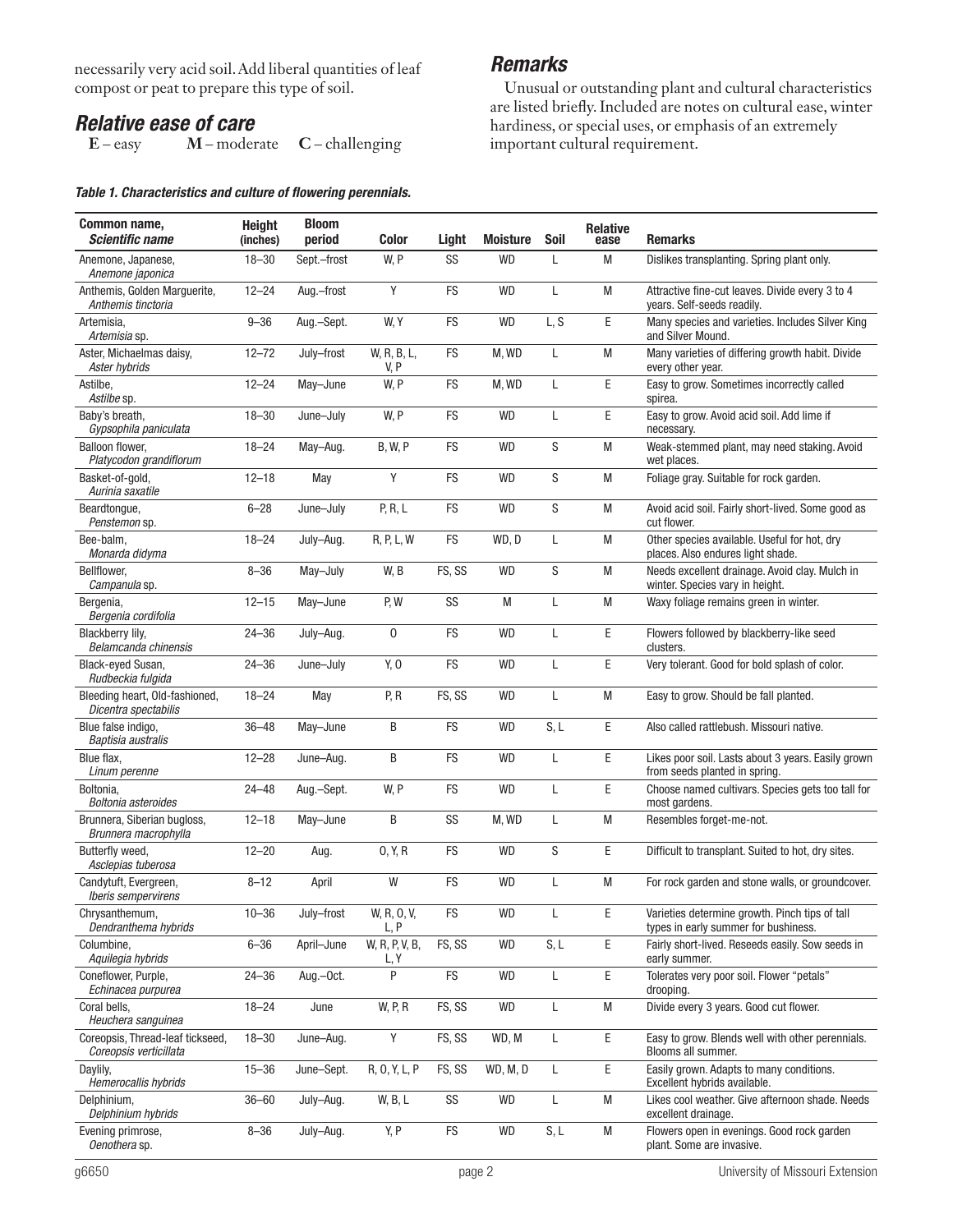| Common name,<br><b>Scientific name</b>             | <b>Height</b><br>(inches) | <b>Bloom</b><br>period | <b>Color</b>              | Light      | <b>Moisture</b> | Soil         | <b>Relative</b><br>ease | <b>Remarks</b>                                                                    |
|----------------------------------------------------|---------------------------|------------------------|---------------------------|------------|-----------------|--------------|-------------------------|-----------------------------------------------------------------------------------|
| False dragonhead.<br>Physostegia virginiana        | $18 - 48$                 | July-Sept.             | P, W                      | FS, SS     | M, WD           | L            | E                       | Also called obedient plant. A vigorous grower.                                    |
| False sunflower,<br><b>Heliopsis helianthoides</b> | 36                        | July-Sept.             | Y, 0                      | FS         | <b>WD</b>       | L            | M                       | Flowers good for cutting.                                                         |
| Foamflower,<br>Tiarella cordifolia                 | $10 - 12$                 | May-June               | W, P                      | SS, S      | <b>WD</b>       | L            | M                       | Compact, spreading growth habit. Flowers<br>similar to Astilbe.                   |
| Foxglove,<br>Digitalis purpurea                    | $24 - 28$                 | June                   | <b>V, P, W</b>            | SS         | M, WD           | L            | M                       | Grow as biennial. Sow seed in coldframe in Aug.<br>or Sept. A cool-climate plant. |
| Gaillardia,<br>Gaillardia x grandiflora            | $24 - 30$                 | July-Sept.             | Y, R                      | FS         | <b>WD</b>       | L            | M                       | Easy to grow. Good cut flower.                                                    |
| Geum, Avens,<br>Geum hybrids                       | $12 - 20$                 | July                   | R, 0, Y                   | FS         | <b>WD</b>       | S            | M                       | Divide every 3 years. Provide winter mulch.                                       |
| Globe thistle,<br>Echinops ritro                   | $24 - 48$                 | July-Sept.             | B                         | FS, SS     | <b>WD</b>       | S, L         | E                       | Tolerates poor soil. Replant every 3 to 4 years.                                  |
| Globeflower,<br>Trollius europaeus                 | $12 - 18$                 | May                    | Y, 0                      | FS, SS     | M, WD           | $\mathsf{L}$ | M                       | Do not let dry out. Good beside pools.                                            |
| Gooseneck loosestrife.<br>Lysimachia clethroides   | $24 - 36$                 | July-Aug.              | W                         | FS         | <b>WD</b>       | $\mathsf{L}$ | $\mathsf E$             | Very aggressive. May become invasive.                                             |
| Helenium, Sneezeweed,<br>Helenium autumnale        | $36 - 48$                 | Aug.-Oct.              | Y, R                      | <b>FS</b>  | M, WD           | L            | E                       | Good cut flower. Divide and replant every 3<br>years.                             |
| Hibiscus,<br>Hibiscus palustris                    | $24 - 60$                 | July-Sept.             | W, P, R                   | FS         | M, WD           | L            | M                       | Also called H. moscheutos. Flowers very large.                                    |
| Hollyhock,<br>Alcea rosea                          | $48 - 72$                 | July-Aug.              | W, P, R                   | FS         | <b>WD</b>       | $\mathsf L$  | E                       | Best grown as biennial. Seed outdoors in July.                                    |
| Hosta, Plantain lily,<br>Hosta sp.                 | $6 - 36$                  | July-Aug.              | W, L                      | SS, S      | M, WD           | L            | $\mathsf E$             | Useful as groundcover. Leaves large in some<br>types.                             |
| Iris, German,<br>Iris germanica                    | $12 - 36$                 | April-June             | B, V, R, P, W,<br>Y, L, O | FS         | <b>WD</b>       | L            | E                       | Easy to grow. Many varieties available.                                           |
| Iris, Japanese,<br>Iris kaempferi                  | $18 - 36$                 | June-July              | B, W, Y, L, P             | FS, SS     | M, WD           | L            | M                       | Suitable at the edge of ponds. Replant every 4<br>to 5 years.                     |
| Iris, Siberian,<br>Iris siberica                   | $18 - 24$                 | May-June               | W, B                      | FS, SS     | M, WD           | L            | E                       | Likes rich soil. Never let dry out.                                               |
| Lamb's ears,<br>Stachys byzantina                  | $12 - 18$                 | June                   | P                         | FS, SS     | <b>WD</b>       | S, L         | M                       | Will grow in dry, poor soils. Woolly grayish<br>leaves.                           |
| Lady's mantle,<br>Alchemilla mollis                | $10 - 12$                 | June-July              | Y                         | FS, SS     | M               | $\mathsf L$  | M                       | Compact, spreading habit. Prefers a cool, moist<br>location.                      |
| Lavender,<br>Lavendula angustifolia                | $12 - 20$                 | July-Aug.              | L                         | <b>FS</b>  | <b>WD</b>       | S            | M                       | Likes poor soil. Very fragrant foliage.                                           |
| Leadwort,<br>Ceratostigma plumbaginoides           | $8 - 12$                  | Aug.-frost             | B                         | FS         | <b>WD</b>       | S            | $\mathsf E$             | Sometimes called plumbago. Semiwoody<br>groundcover.                              |
| Lenten rose,<br>Helleborus niger                   | $5 - 8$                   | Feb.-March             | W                         | SS         | M, WD           | L            | C                       | Needs rich soil. Do not transplant or cultivate.                                  |
| Leopard's bane,<br>Doronicum caucasicum            | $12 - 18$                 | April                  | Υ                         | FS, SS     | M, WD           | L            | Ε                       | Dormant in July-Aug. Plant among spring bulbs.                                    |
| Liatris, Gayfeather,<br>Liatris sp.                | $24 - 48$                 | July-Sept.             | W, L                      | FS         | <b>WD</b>       | S            | E                       | Adapts well to dry locations. Spike flowers open<br>from top downward.            |
| Lily turf,<br>Liriope muscari                      | $6 - 10$                  | Aug.                   | V, W                      | FS, SS, S  | <b>WD</b>       | S, L         | Ε                       | Evergreen border plant or groundcover. Cut back<br>old growth in spring.          |
| Lily-of-the-valley,<br>Convallaria majalis         | $6 - 8$                   | May                    | W, P                      | SS         | M, WD           | L            | Ε                       | Used for groundcover and cutting of flowers.                                      |
| Loosestrife, yellow,<br>Lysimachia punctata        | $18 - 30$                 | July-Sept.             | Y                         | FS, SS     | M, W            | L            | E                       | Needs semishade in dry soils.                                                     |
| Lungwort,<br>Pulmonaria longifolia                 | $8 - 12$                  | May-June               | B                         | SS, S      | M               | $\mathsf L$  | M                       | Very distinctive foliage with unusual variegation.                                |
| Lupine,<br>Lupinus hybrids                         | $24 - 40$                 | June-July              | <b>B, W, P, Y</b>         | FS, SS     | <b>WD</b>       | ${\sf S}$    | С                       | Dislike hot summers. Short-lived in Midwest.                                      |
| Meadow rue,<br>Thalictrum aquilegifolium           | $24 - 30$                 | June-July              | P, V, W                   | FS, SS     | M, WD           | L            | M                       | Foliage like columbine. Male and female plants.                                   |
| Meadow sweet,<br>Filipendula vulgaris              | $24 - 36$                 | June-July              | W, P                      | FS, SS     | <b>WD</b>       | $\mathsf L$  | E                       | Fleecy, graceful flowers. Prefers humusenriched<br>soil.                          |
| Painted daisy, Pyrethrum,<br>Tanacetum coccineum   | $12 - 24$                 | June-July              | P, R, W                   | ${\sf FS}$ | <b>WD</b>       | L            | C                       | Will not tolerate wet soils. Replant every 3 years.                               |
| Pasque flower,<br>Pulsatilla vulgaris              | $6 - 10$                  | April                  | B, W                      | FS         | WD              | S            | M                       | For rock garden. Needs good drainage. No acid<br>soil.                            |
| Peony,<br>Paeonia hybrids                          | $18 - 36$                 | May-June               | <b>W, P, R</b>            | FS, SS     | <b>WD</b>       | L            | $\mathsf E$             | Transplant in Sept. Plant 2 to 3 inches deep in<br>rich soil.                     |
| Perennial salvia,<br>Salvia x superba              | $18 - 24$                 | June-July              | B, V                      | ${\sf FS}$ | <b>WD</b>       | L            | Ε                       | Effective blue flower color.                                                      |